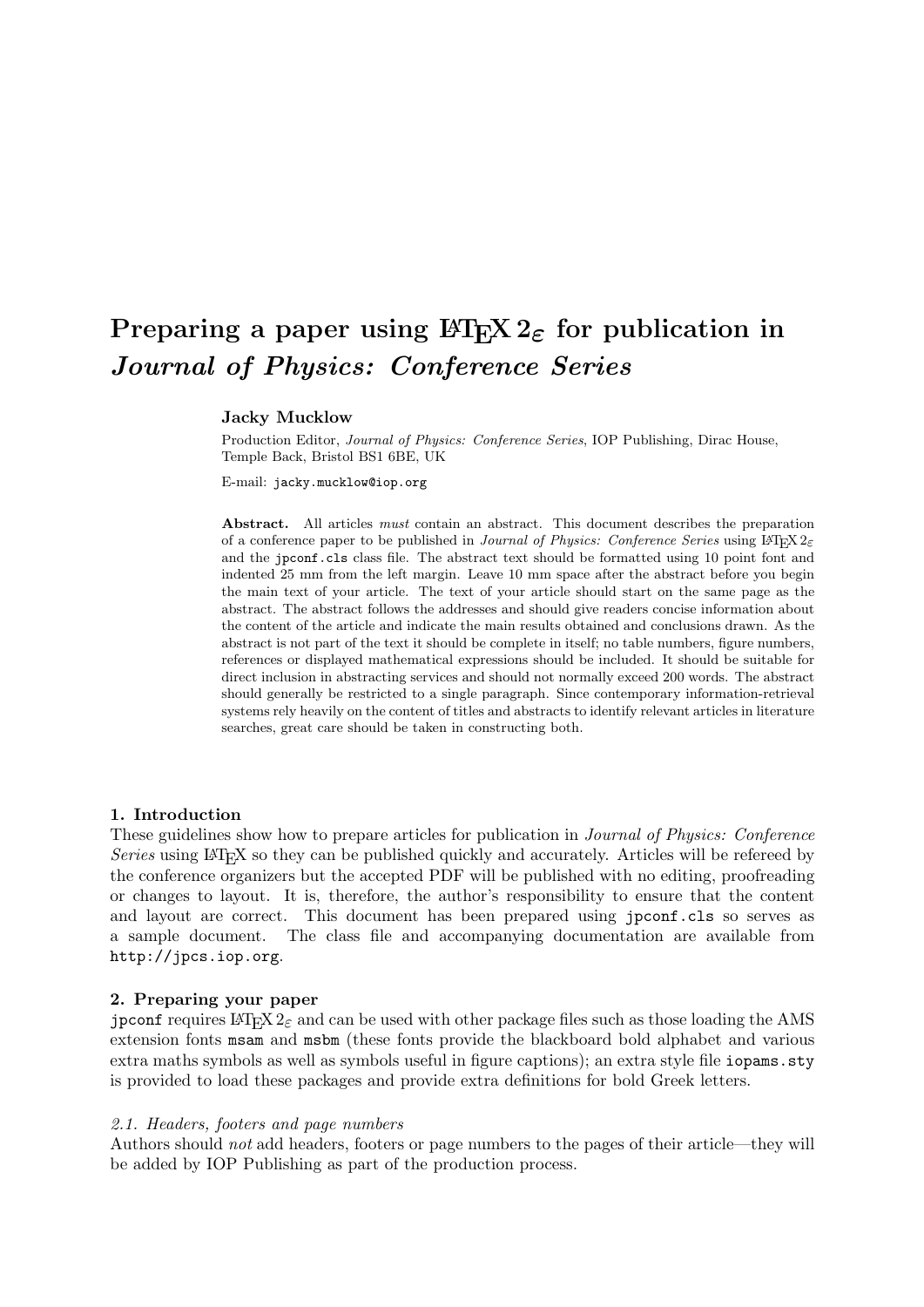*2.2.* jpconf.cls *package options* The jpconf.cls class file has two options 'a4paper' and 'letterpaper':

\documentclass[a4paper]{jpconf}

or

\documentclass[letterpaper]{jpconf}

Table 1. jpconf.cls class file options. Option Description a4paper Set the paper size and margins for A4 paper. letterpaper Set the paper size and margins for US letter paper.

The default paper size is A4 (i.e., the default option is a4paper) but this can be changed to Letter by using \documentclass[letterpaper]{jpconf}. It is essential that you do not put

#### **3. The title, authors, addresses and abstract**

macros into the text which alter the page dimensions.

The code for setting the title page information is slightly different from the normal default in LATEX but please follow these instructions as carefully as possible so all articles within a conference have the same style to the title page. The title is set in bold unjustified type using the command \title{#1}, where #1 is the title of the article. The first letter of the title should be capitalized with the rest in lower case. The next information required is the list of all authors' names followed by the affiliations. For the authors' names type **\author{#1}**, where #1 is the list of all authors' names. The style for the names is initials then surname, with a comma after all but the last two names, which are separated by 'and'. Initials should *not* have full stops. First names may be used if desired. The command \maketitle is not required.

The addresses of the authors' affiliations follow the list of authors. Each address should be set by using \address{#1} with the address as the single parameter in braces. If there is more than one address then a superscripted number, followed by a space, should come at the start of each address. In this case each author should also have a superscripted number or numbers following their name to indicate which address is the appropriate one for them.

Please also provide e-mail addresses for any or all of the authors using an **\ead**{#1} command after the last address. \ead{#1} provides the text Email: so #1 is just the e-mail address or a list of emails.

The abstract follows the addresses and should give readers concise information about the content of the article and should not normally exceed 200 words. **All articles must include an abstract**. To indicate the start of the abstract type \begin{abstract} followed by the text of the abstract. The abstract should normally be restricted to a single paragraph and is terminated by the command \end{abstract}

#### *3.1. Sample coding for the start of an article*

The code for the start of a title page of a typical paper might read: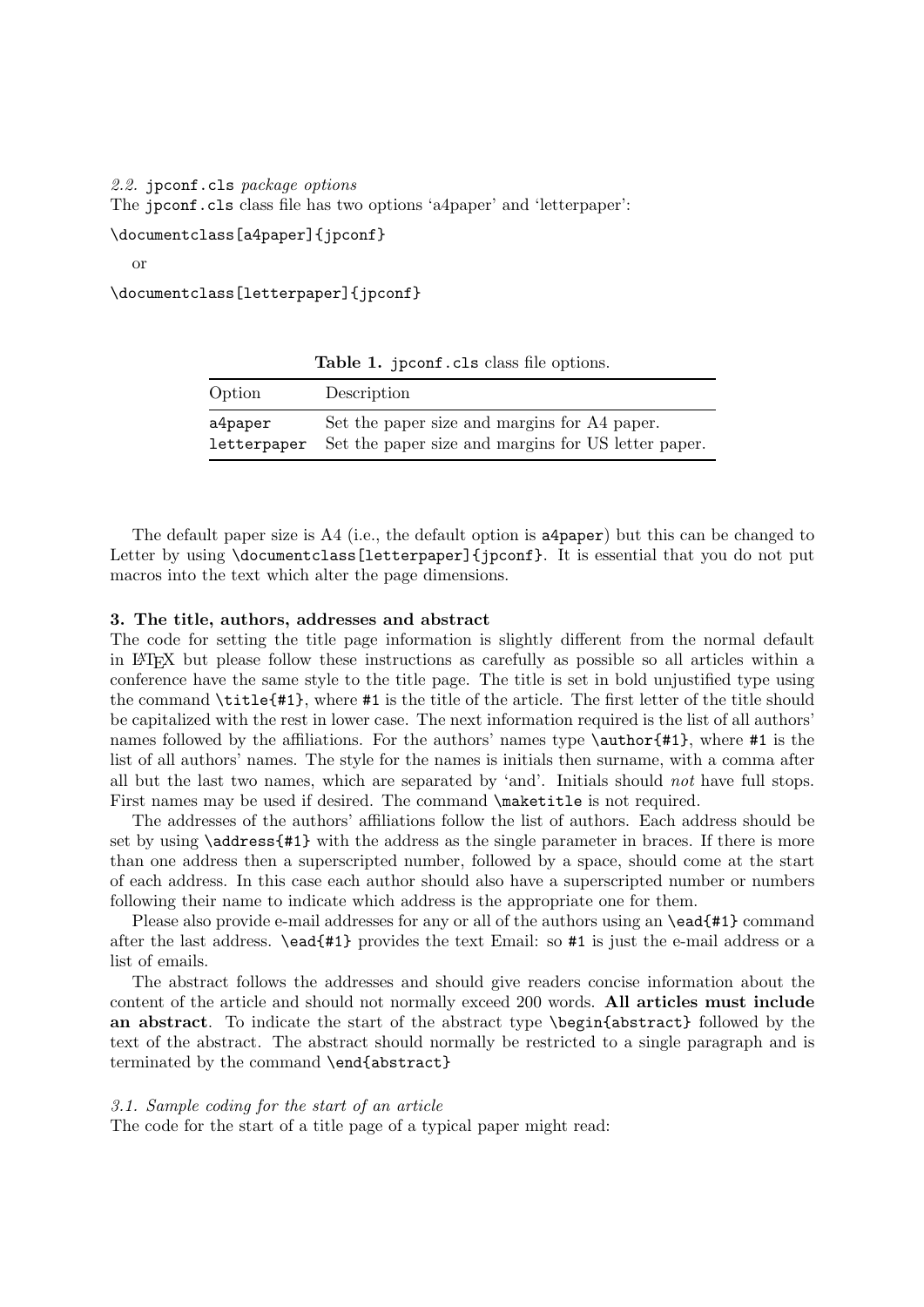\title{The anomalous magnetic moment of the neutrino and its relation to the solar neutrino problem}

\author{P J Smith\$ˆ1\$, T M Collins\$ˆ2\$, R J Jones\$^{3,}\$\footnote[4]{Present address: Department of Physics, University of Bristol, Tyndalls Park Road, Bristol BS8 1TS, UK.} and Janet Williams\$ˆ3\$}

\address{\$ˆ1\$ Mathematics Faculty, Open University, Milton Keynes MK7˜6AA, UK} \address{\$ˆ2\$ Department of Mathematics, Imperial College, Prince Consort Road, London SW7˜2BZ, UK} \address{\$ˆ3\$ Department of Computer Science, University College London, Gower Street, London WC1E˜6BT, UK}

\ead{williams@ucl.ac.uk}

\begin{abstract} The abstract appears here. \end{abstract}

## **4. The text**

The text of the article should should be produced using standard LAT<sub>EX</sub> formatting. Articles may be divided into sections and subsections, but the length limit provided by the conference organizer should be adhered to.

## *4.1. Acknowledgments*

Authors wishing to acknowledge assistance or encouragement from colleagues, special work by technical staff or financial support from organizations should do so in an unnumbered Acknowledgments section immediately following the last numbered section of the paper. The command \ack sets the acknowledgments heading as an unnumbered section.

## *4.2. Appendices*

Technical detail that it is necessary to include, but that interrupts the flow of the article, may be consigned to an appendix. Any appendices should be included at the end of the main text of the paper, after the acknowledgments section (if any) but before the reference list. If there are two or more appendices they will be called Appendix A, Appendix B, etc. Numbered equations will be in the form  $(A.1)$ ,  $(A.2)$ , etc, figures will appear as figure A1, figure B1, etc and tables as table A1, table B1, etc.

The command **\appendix** is used to signify the start of the appendixes. Thereafter **\section**, \subsection, etc, will give headings appropriate for an appendix. To obtain a simple heading of 'Appendix' use the code \section\*{Appendix}. If it contains numbered equations, figures or tables the command \appendix should precede it and \setcounter{section}{1} must follow it.

# **5. References**

In the online version of *Journal of Physics: Conference Series* references will be linked to their original source or to the article within a secondary service such as INSPEC or ChemPort wherever possible. To facilitate this linking extra care should be taken when preparing reference lists.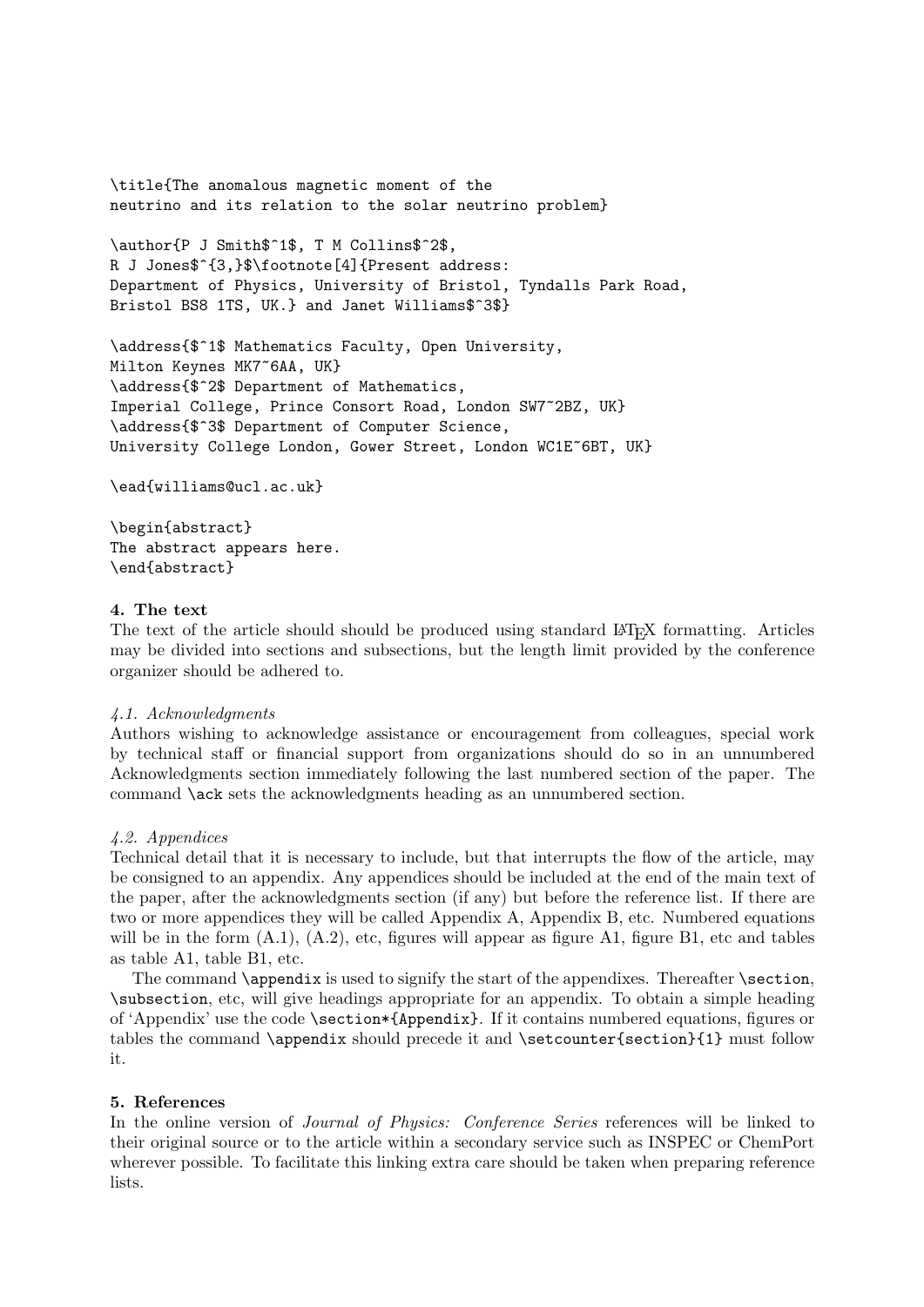Two different styles of referencing are in common use: the Harvard alphabetical system and the Vancouver numerical system. For *Journal of Physics: Conference Series*, the Vancouver numerical system is preferred but authors should use the Harvard alphabetical system if they wish to do so. In the numerical system references are numbered sequentially throughout the text within square brackets, like this [2], and one number can be used to designate several references.

## 5.1. Using BIBT<sub>F</sub>X

We highly recommend the iopart-num  $BIBT<sub>F</sub>X$  package by Mark A Caprio [1], which is included with this documentation.

## *5.2. Reference lists*

A complete reference should provide the reader with enough information to locate the article concerned, whether published in print or electronic form, and should, depending on the type of reference, consist of:

- name(s) and initials;
- date published;
- title of journal, book or other publication;
- titles of journal articles may also be included (optional);
- volume number;
- editors, if any;
- town of publication and publisher in parentheses for *books*;
- the page numbers.

Up to ten authors may be given in a particular reference; where there are more than ten only the first should be given followed by '*et al*'. If an author is unsure of a particular journal's abbreviated title it is best to leave the title in full. The terms *loc. cit.* and *ibid.* should not be used. Unpublished conferences and reports should generally not be included in the reference list and articles in the course of publication should be entered only if the journal of publication is known. A thesis submitted for a higher degree may be included in the reference list if it has not been superseded by a published paper and is available through a library; sufficient information should be given for it to be traced readily.

## *5.3. Formatting reference lists*

Numeric reference lists should contain the references within an unnumbered section (such as \section\*{References}). The reference list itself is started by the code \begin{thebibliography}{<num>}, where <num> is the largest number in the reference list and is completed by **\end{thebibliography}**. Each reference starts with **\bibitem{<label>**}, where 'label' is the label used for cross-referencing. Each \bibitem should only contain a reference to a single article (or a single article and a preprint reference to the same article). When one number actually covers a group of two or more references to different articles, \nonum should replace \bibitem{<label>} at the start of each reference in the group after the first.

For an alphabetic reference list use \begin{thereferences} ... \end{thereferences} instead of the 'thebibliography' environment and each reference can be start with just \item instead of \bibitem{label} as cross referencing is less useful for alphabetic references.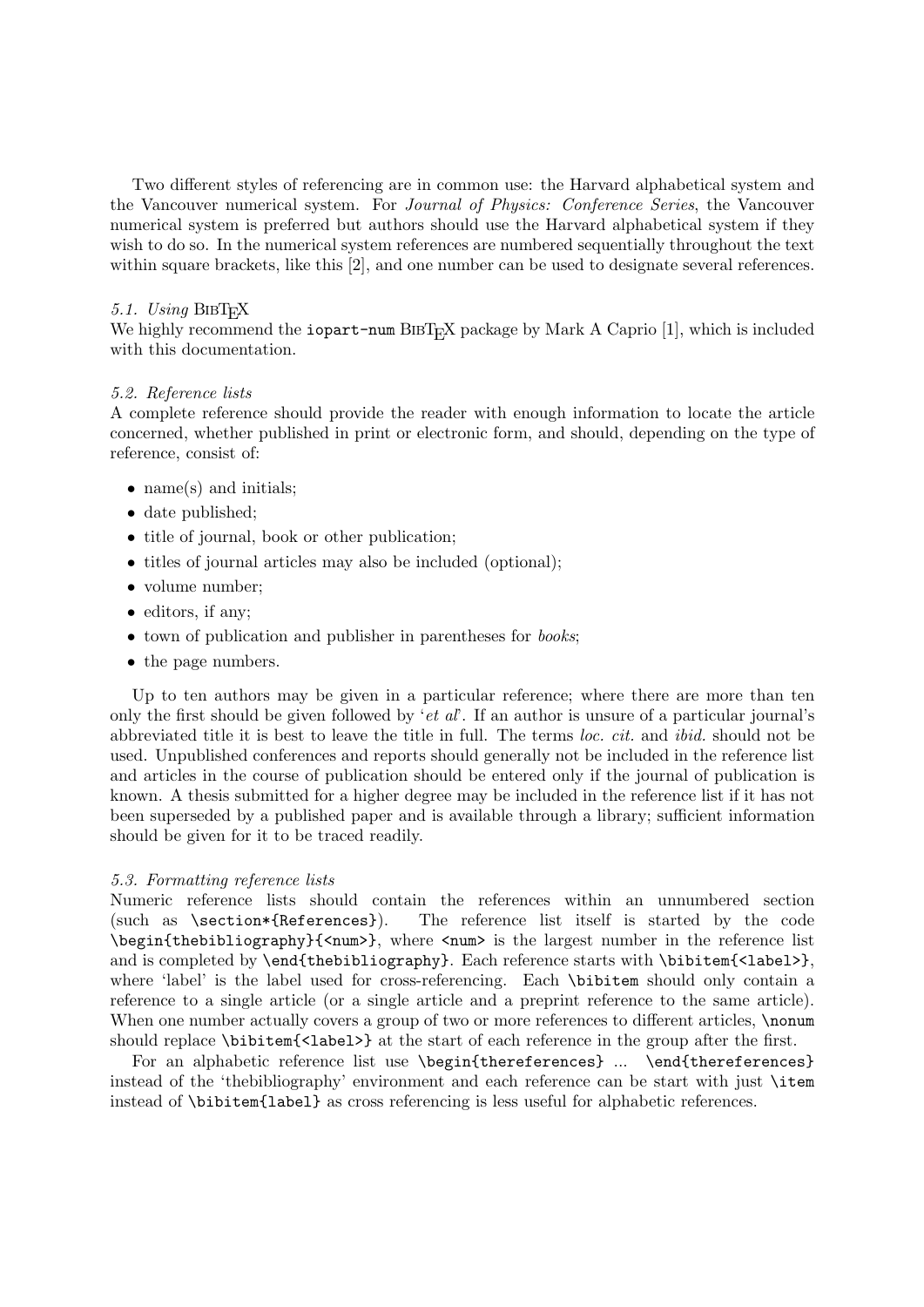#### *5.4. References to printed journal articles*

A normal reference to a journal article contains three changes of font (see table 2) and is constructed as follows:

- the authors should be in the form surname (with only the first letter capitalized) followed by the initials with no periods after the initials. Authors should be separated by a comma except for the last two which should be separated by 'and' with no comma preceding it;
- the article title (if given) should be in lower case letters, except for an initial capital, and should follow the date;
- the journal title is in italic and is abbreviated. If a journal has several parts denoted by different letters the part letter should be inserted after the journal in Roman type, e.g. *Phys. Rev.* A;
- the volume number should be in bold type;
- both the initial and final page numbers should be given where possible. The final page number should be in the shortest possible form and separated from the initial page number by an en rule  $-$ , e.g. 1203–14, i.e. the numbers  $12'$  are not repeated.

A typical (numerical) reference list might begin

- [1] Strite S and Morkoc H 1992 J. Vac. Sci. Technol. B **10** 1237
- [2] Jain S C, Willander M, Narayan J and van Overstraeten R 2000 J. Appl. Phys. **87** 965
- [3] Nakamura S, Senoh M, Nagahama S, Iwase N, Yamada T, Matsushita T, Kiyoku H and Sugimoto Y 1996 Japan. J. Appl. Phys. **35** L74
- [4] Akasaki I, Sota S, Sakai H, Tanaka T, Koike M and Amano H 1996 Electron. Lett. **32** 1105
- [5] O'Leary S K, Foutz B E, Shur M S, Bhapkar U V and Eastman L F 1998 J. Appl. Phys. **83** 826
- [6] Jenkins D W and Dow J D 1989 Phys. Rev. B **39** 3317

which would be obtained by typing

#### \begin{\thebibliography}{9}

\item Strite S and Morkoc H 1992 {\it J. Vac. Sci. Technol.} B {\bf 10} 1237 \item Jain S C, Willander M, Narayan J and van Overstraeten R 2000 {\it J. Appl. Phys}. {\bf 87} 965 \item Nakamura S, Senoh M, Nagahama S, Iwase N, Yamada T, Matsushita T, Kiyoku H and Sugimoto Y 1996 {\it Japan. J. Appl. Phys.} {\bf 35} L74 \item Akasaki I, Sota S, Sakai H, Tanaka T, Koike M and Amano H 1996 {\it Electron. Lett.} {\bf 32} 1105 \item O'Leary S K, Foutz B E, Shur M S, Bhapkar U V and Eastman L F 1998 {\it J. Appl. Phys.} {\bf 83} 826 \item Jenkins D W and Dow J D 1989 {\it Phys. Rev.} B {\bf 39} 3317 \end{\thebibliography}

*5.5. References to Journal of Physics: Conference Series articles* Each conference proceeding published in *Journal of Physics: Conference Series* will be a separate *volume*; references should follow the style for conventional printed journals. For example:

[1] Douglas G 2004 J. Phys.: Conf. Series **1** 23–36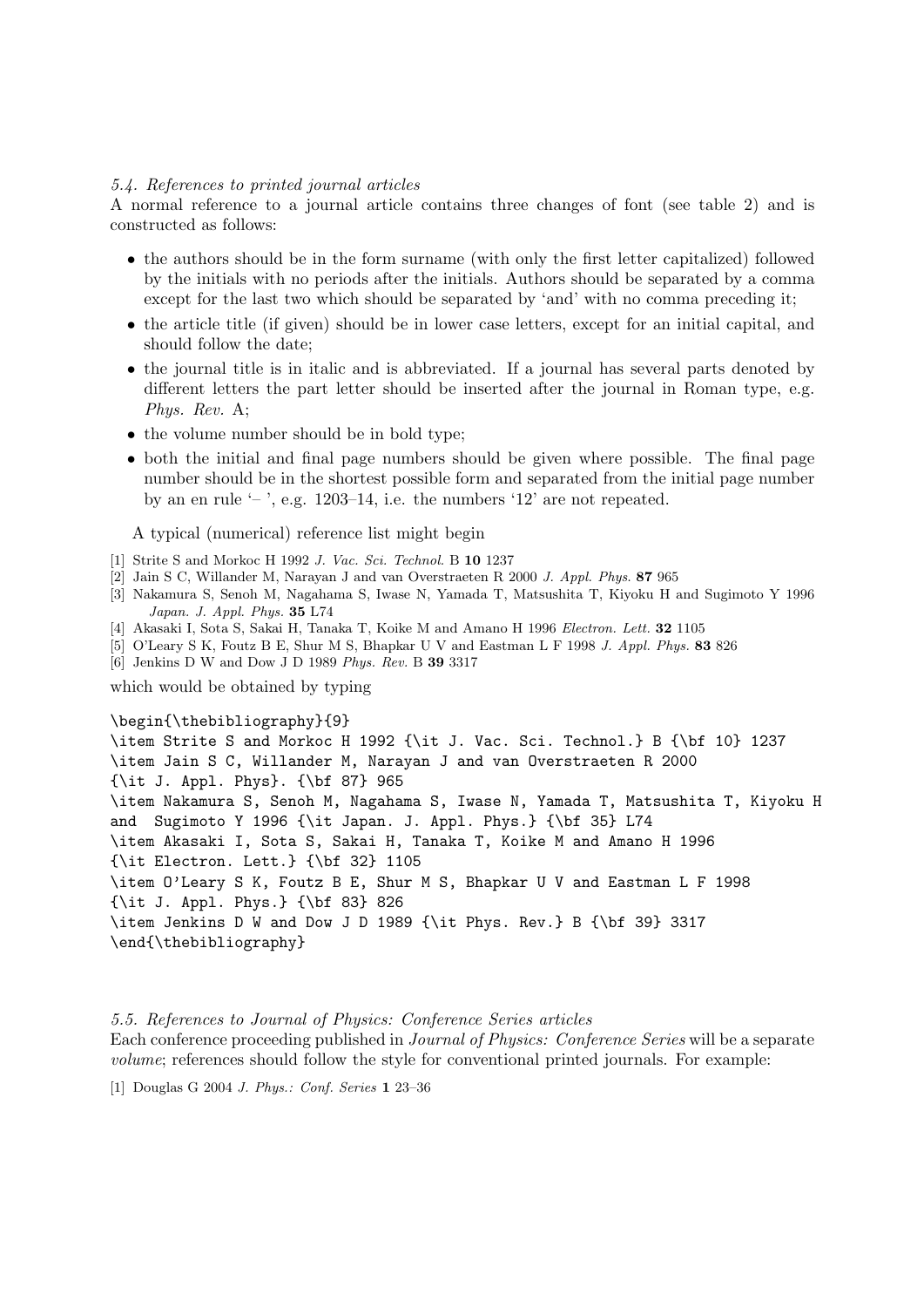|  |  |  |  | Table 2. Font styles for a reference to a journal article. |  |  |  |
|--|--|--|--|------------------------------------------------------------|--|--|--|
|--|--|--|--|------------------------------------------------------------|--|--|--|

| Element                  | Style       |
|--------------------------|-------------|
| Authors                  | Roman type  |
| Date                     | Roman type  |
| Article title (optional) | Roman type  |
| Journal title            | Italic type |
| Volume number            | Bold type   |
| Page numbers             | Roman type  |

## *5.6. References to preprints*

For preprints there are two distinct cases:

- (1) Where the article has been published in a journal and the preprint is supplementary reference information. In this case it should be presented as:
	- [1] Kunze K 2003 T-duality and Penrose limits of spatially homogeneous and inhomogeneous cosmologies Phys. Rev. D **68** 063517 (Preprint gr-qc/0303038)
- (2) Where the only reference available is the preprint. In this case it should be presented as
	- [1] Milson R, Coley A, Pravda V and Pravdova A 2004 Alignment and algebraically special tensors Preprint gr-qc/0401010

#### *5.7. References to electronic-only journals*

In general article numbers are given, and no page ranges, as most electronic-only journals start each article on page 1.

- For *New Journal of Physics* (article number may have from one to three digits)
	- [1] Fischer R 2004 Bayesian group analysis of plasma-enhanced chemical vapour deposition data New. J. Phys. **6** 25
- For SISSA journals the volume is divided into monthly issues and these form part of the article number
	- [1] Horowitz G T and Maldacena J 2004 The black hole final state J. High Energy Phys. JHEP02(2004)008
	- [2] Bentivegna E, Bonanno A and Reuter M 2004 Confronting the IR fixed point cosmology with highredshift observations J. Cosmol. Astropart. Phys. JCAP01(2004)001

#### *5.8. References to books, conference proceedings and reports*

References to books, proceedings and reports are similar to journal references, but have only two changes of font (see table 3).

Points to note are:

- Book titles are in italic and should be spelt out in full with initial capital letters for all except minor words. Words such as Proceedings, Symposium, International, Conference, Second, etc should be abbreviated to *Proc.*, *Symp.*, *Int.*, *Conf.*, *2nd*, respectively, but the rest of the title should be given in full, followed by the date of the conference and the town or city where the conference was held. For Laboratory Reports the Laboratory should be spelt out wherever possible, e.g. *Argonne National Laboratory Report*.
- The volume number, for example vol 2, should be followed by the editors, if any, in a form such as 'ed A J Smith and P R Jones'. Use *et al* if there are more than two editors. Next comes the town of publication and publisher, within brackets and separated by a colon, and finally the page numbers preceded by p if only one number is given or pp if both the initial and final numbers are given.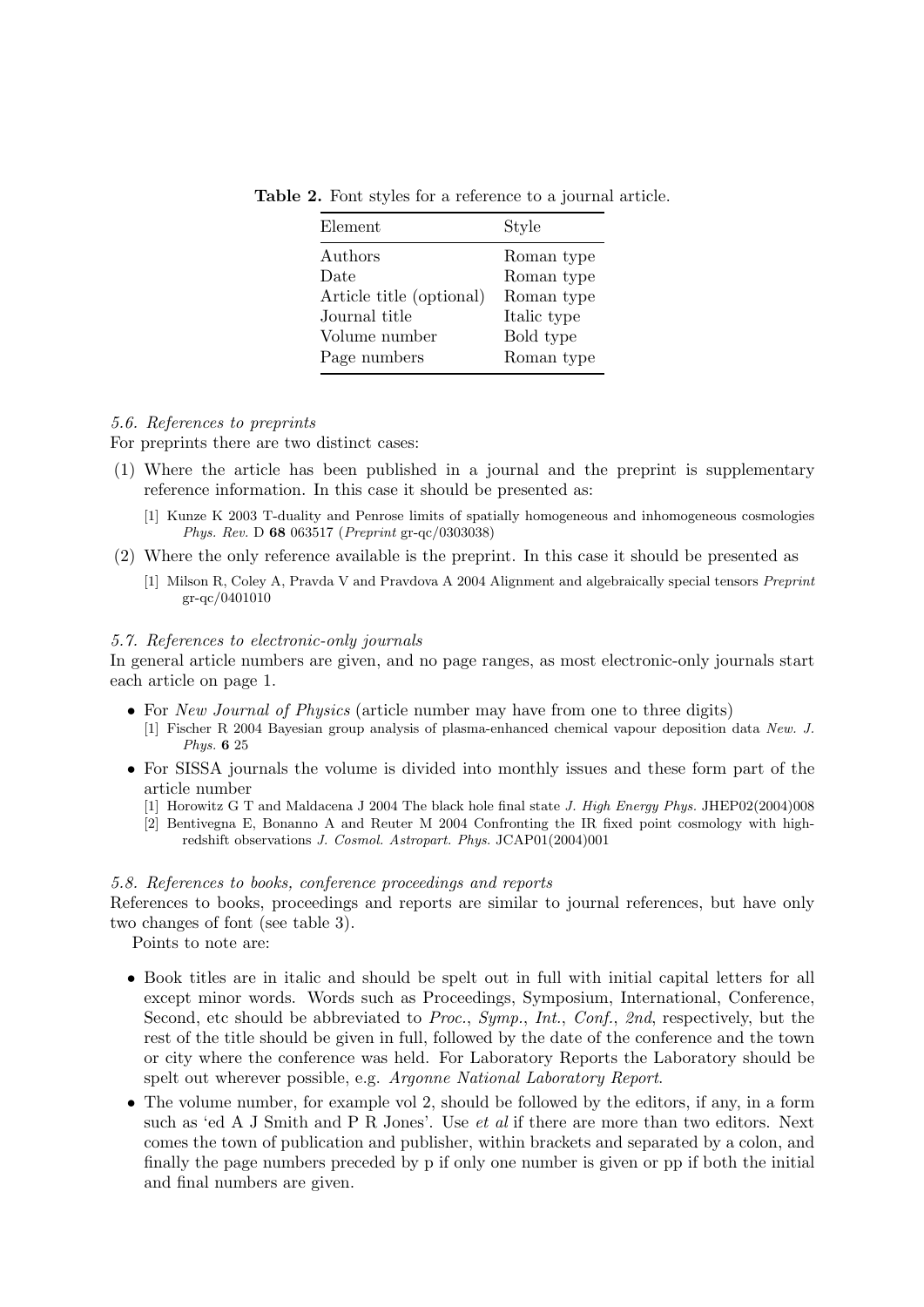**Table 3.** Font styles for references to books, conference proceedings and reports.

| Element                               | Style       |
|---------------------------------------|-------------|
| Authors                               | Roman type  |
| Date                                  | Roman type  |
| Book title (optional)                 | Italic type |
| Editors                               | Roman type  |
| Place (city, town etc) of publication | Roman type  |
| Publisher                             | Roman type  |
| Volume                                | Roman type  |
| Page numbers                          | Roman type  |

Examples taken from published papers:

- [1] Kurata M 1982 Numerical Analysis for Semiconductor Devices (Lexington, MA: Heath)
- [2] Selberherr S 1984 Analysis and Simulation of Semiconductor Devices (Berlin: Springer)
- [3] Sze S M 1969 Physics of Semiconductor Devices (New York: Wiley-Interscience)
- [4] Dorman L I 1975 Variations of Galactic Cosmic Rays (Moscow: Moscow State University Press) p 103
- [5] Caplar R and Kulisic P 1973 Proc. Int. Conf. on Nuclear Physics (Munich) vol 1 (Amsterdam: North-Holland/American Elsevier) p 517
- [6] Cheng G X 2001 Raman and Brillouin Scattering-Principles and Applications (Beijing: Scientific)
- [7] Szytula A and Leciejewicz J 1989 Handbook on the Physics and Chemistry of Rare Earths vol 12, ed K A Gschneidner Jr and L Erwin (Amsterdam: Elsevier) p 133
- [8] Kuhn T 1998 Density matrix theory of coherent ultrafast dynamics Theory of Transport Properties of Semiconductor Nanostructures (Electronic Materials vol 4) ed E Schöll (London: Chapman and Hall) chapter 6 pp 173–214

#### **6. Tables and table captions**

Tables should be numbered serially and referred to in the text by number (table 1, etc, **rather than** tab. 1). Each table should be a float and be positioned within the text at the most convenient place near to where it is first mentioned in the text. It should have an explanatory caption which should be as concise as possible.

*6.1. The basic table format* The standard form for a table is:

```
\begin{table}
\caption{\label{label}Table caption.}
\begin{center}
\begin{tabular}{llll}
\br
Head 1&Head 2&Head 3&Head 4\\
\mr
1.1&1.2&1.3&1.4\\
2.1&2.2&2.3&2.4\\
\br
\end{tabular}
\end{center}
\end{table}
```
The above code produces table 4.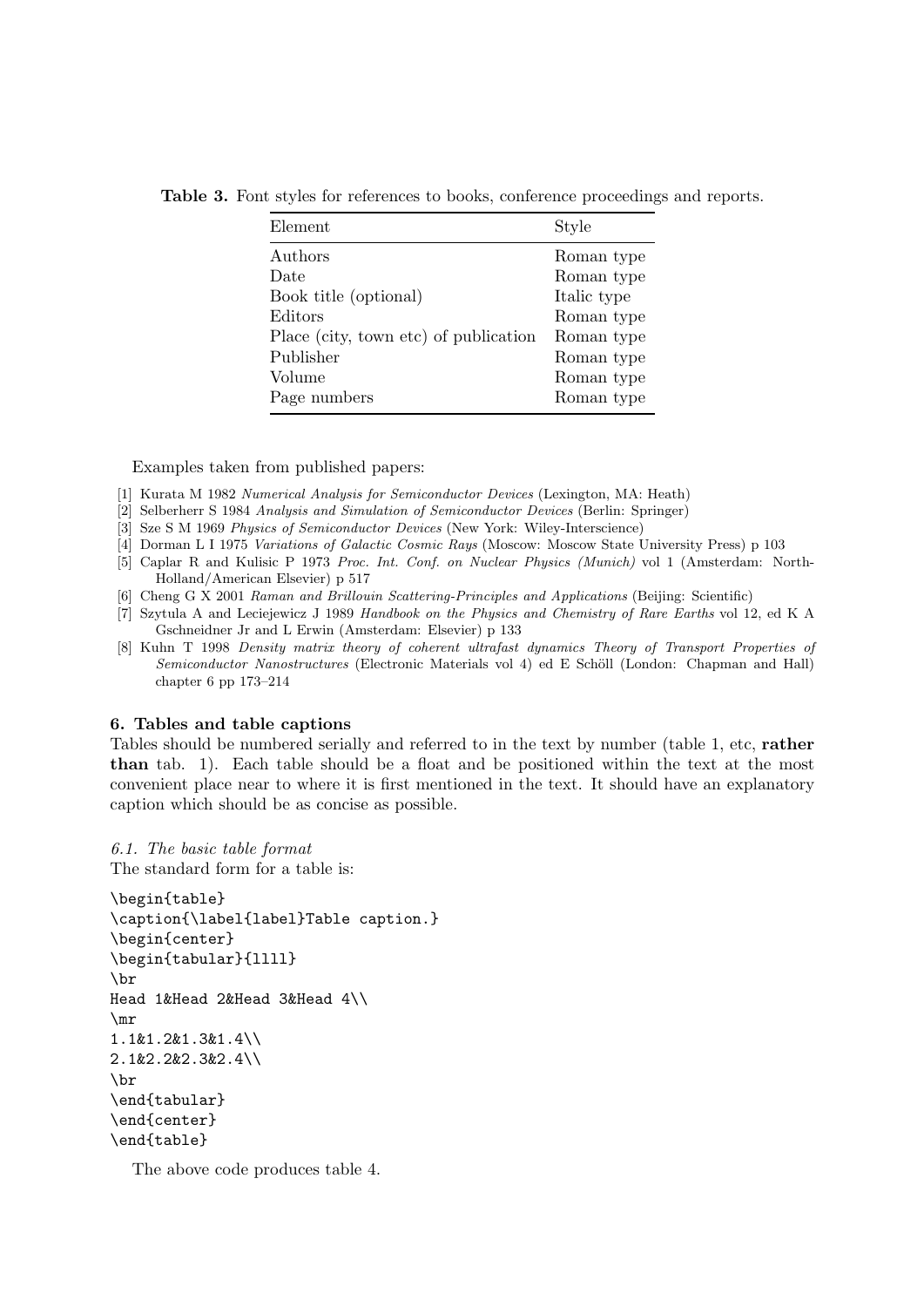**Table 4.** Table caption.

|     |    | Head 1 Head 2 Head 3 Head 4 |    |
|-----|----|-----------------------------|----|
| 1.1 | 12 | 1.3                         | 14 |
| 21  | 22 | 23                          | 24 |

Points to note are:

- (1) The caption comes before the table.
- (2) The normal style is for tables to be centred in the same way as equations. This is accomplished by using \begin{center} ... \end{center}.
- (3) The default alignment of columns should be aligned left.
- (4) Tables should have only horizontal rules and no vertical ones. The rules at the top and bottom are thicker than internal rules and are set with  $\bar{\sigma}$  (bold rule). The rule separating the headings from the entries is set with \mr (medium rule). These commands do not need a following double backslash.
- (5) Numbers in columns should be aligned as appropriate, usually on the decimal point; to help do this a control sequence \lineup has been defined which sets \0 equal to a space the size of a digit,  $\infty$  to be a space the width of a minus sign, and  $\setminus$  to be a left overlapping minus sign. \- is for use in text mode while the other two commands may be used in maths or text. (\lineup should only be used within a table environment after the caption so that \- has its normal meaning elsewhere.) See table 5 for an example of a table where \lineup has been used.

**Table 5.** A simple example produced using the standard table commands and **lineup** to assist in aligning columns on the decimal point. The width of the table and rules is set automatically by the preamble.

| A |  |                                                  | $B \quad C \qquad D \qquad E \qquad F \qquad G$ |    |
|---|--|--------------------------------------------------|-------------------------------------------------|----|
|   |  |                                                  | 23.5 60 0.53 $-20.2$ $-0.22$ 1.7 14.5           |    |
|   |  |                                                  | $39.7 -60$ $0.74 -51.9 -0.208$ $47.2$ 146       |    |
|   |  | $123.7 \qquad 0 \quad 0.75 \quad -57.2 \qquad -$ |                                                 |    |
|   |  |                                                  | $3241.56$ 60 0.60 $-48.1$ $-0.29$ 41            | 15 |

#### **7. Figures and figure captions**

Figures must be included in the source code of an article at the appropriate place in the text not grouped together at the end.

Each figure should have a brief caption describing it and, if necessary, interpreting the various lines and symbols on the figure. As much lettering as possible should be removed from the figure itself and included in the caption. If a figure has parts, these should be labelled  $(a)$ ,  $(b)$ ,  $(c)$ , etc. Table 6 gives the definitions for describing symbols and lines often used within figure captions (more symbols are available when using the optional packages loading the AMS extension fonts).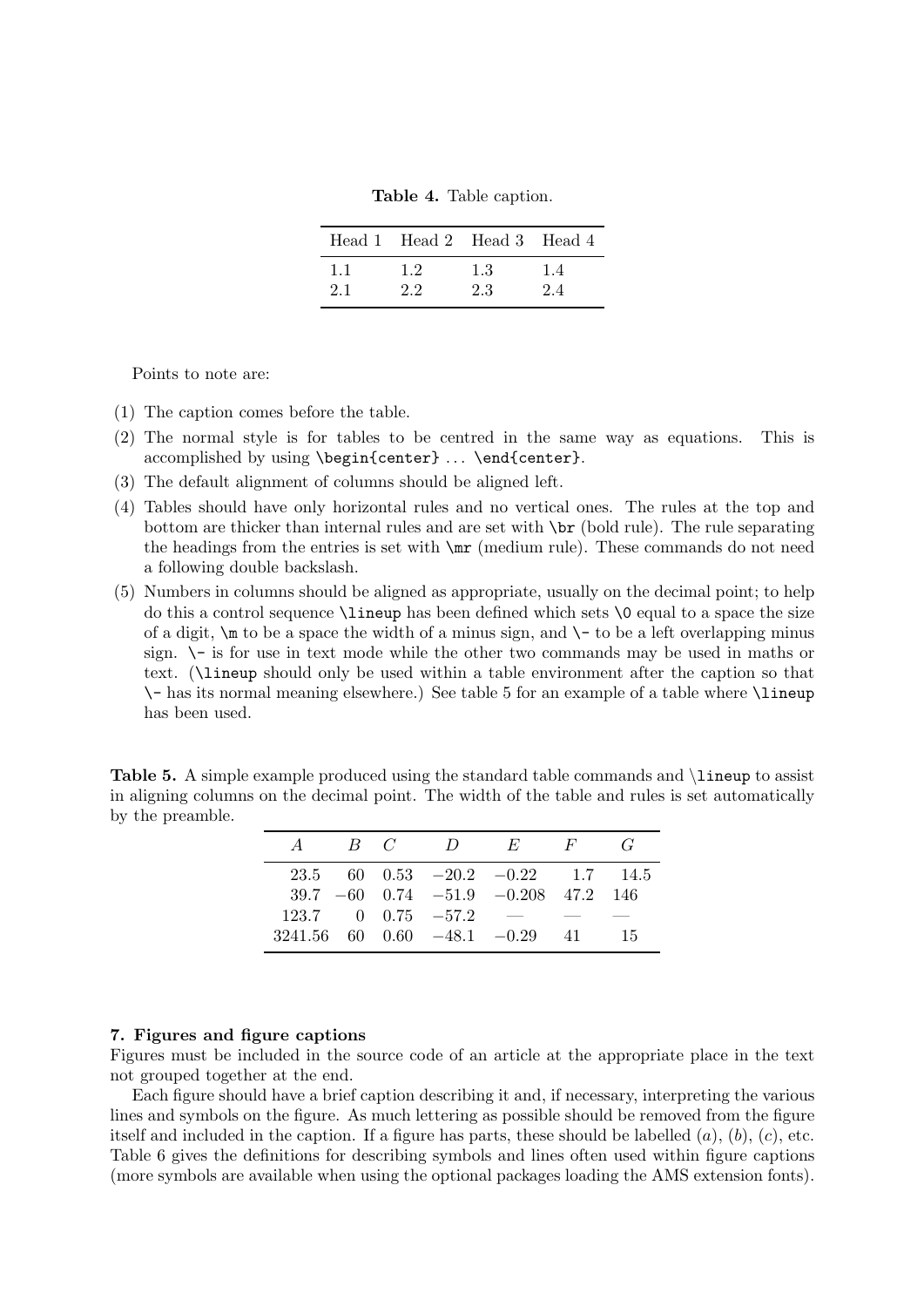| Control sequence | Output | Control sequence  | Output    |
|------------------|--------|-------------------|-----------|
| \dotted          |        | \opencircle       |           |
| <b>\dashed</b>   |        | \opentriangle     |           |
| \broken          |        | \opentriangledown | $\sqrt{}$ |
| \longbroken      |        | \fullsquare       |           |
| \chain           |        | \opensquare       |           |
| \dashddot        |        | \fullcircle       |           |
| \full            |        | \opendiamond      |           |

**Table 6.** Control sequences to describe lines and symbols in figure captions.

Authors should try and use the space allocated to them as economically as possible. At times it may be convenient to put two figures side by side or the caption at the side of a figure. To put figures side by side, within a figure environment, put each figure and its caption into a minipage with an appropriate width (e.g. 3in or 18pc if the figures are of equal size) and then separate the figures slightly by adding some horizontal space between the two minipages (e.g. \hspace{.2in} or \hspace{1.5pc}. To get the caption at the side of the figure add the small horizontal space after the **\includegraphics** command and then put the **\caption** within a minipage of the appropriate width aligned bottom, i.e. \begin{minipage}[b]{3in} etc (see code in this file used to generate figures 1–3).

Note that it may be necessary to adjust the size of the figures (using optional arguments to \includegraphics, for instance [width=3in]) to get you article to fit within your page allowance or to obtain good page breaks.

```
reserved for figure
```
**Figure 1.** Figure caption for first of two sided figures.

reserved for figure

**Figure 2.** Figure caption for second of two sided figures.

Using the graphicx package figures can be included using code such as:

```
\begin{figure}
\begin{center}
\includegraphics{file.eps}
\end{center}
```